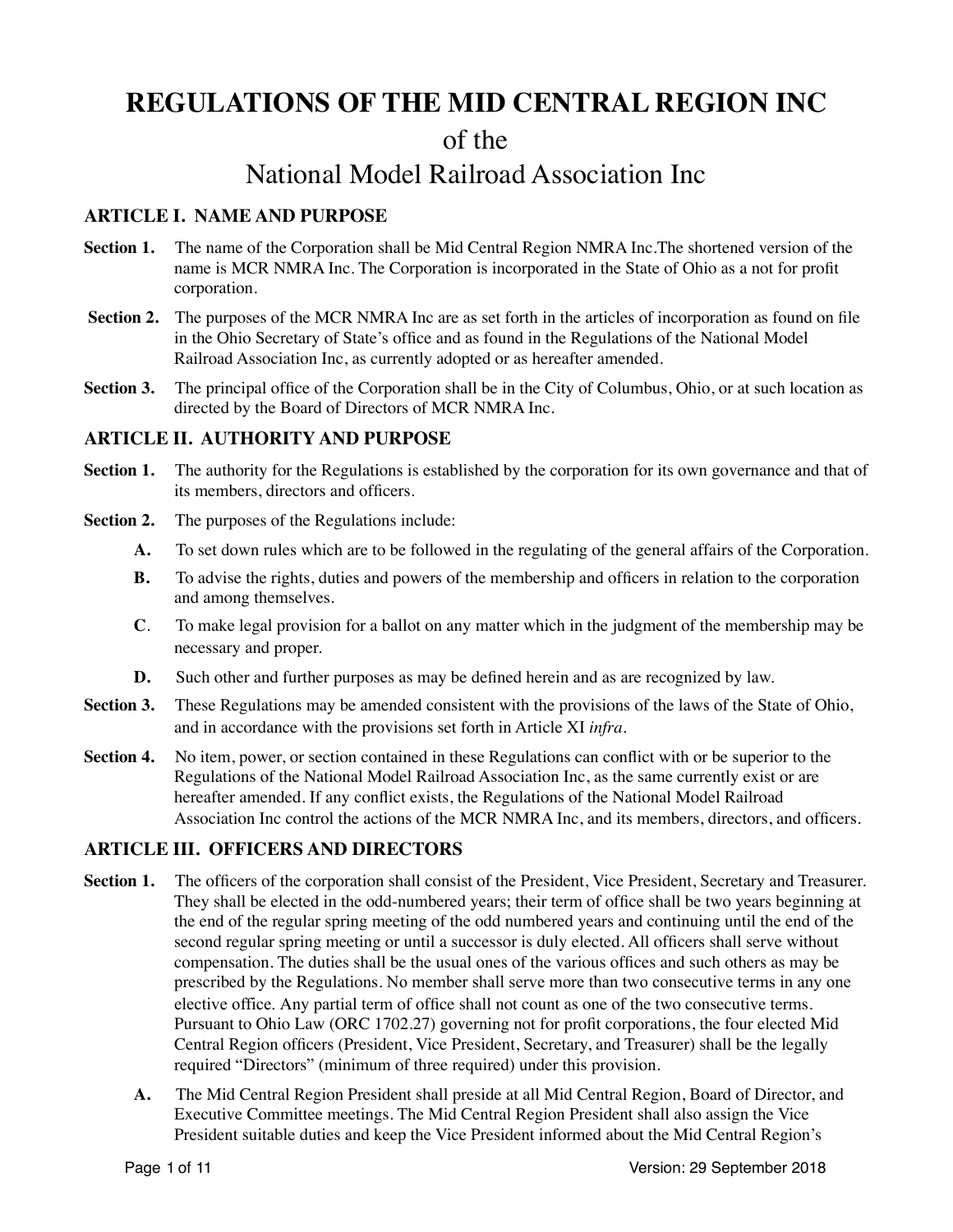business. The President may solicit the opinions of the Advisory Council by email, telephone conferences or by mail regarding forthcoming items to be discussed at regular meetings.

- **B.** The Mid Central Region Vice President shall assist the President in any way possible, and assume the office of President during the absence of the President, or at the President's request, resignation, death, or removal from the office.
- **C.** The Mid Central Region Secretary shall keep complete records of all Mid Central Region, Board of Directors, and Executive Committee meetings, obtain a current roster of all Region members from the NMRA, publish notices, prepare and distribute election ballots, maintain current and have copies of the Mid Central Regulations available for Region officers, Directors, and members.
- **D.** The Mid Central Region Treasurer shall deposit funds in an insured account, keep records of all receipts and disbursements, have the books balanced at the end of the month preceding regular and special Board of Directors meeting and tender a full report at each such meeting. The Region Treasurer shall obtain a surety bond at the expense of the MCR NMRA Inc, in an amount approved by the Executive Committee, said bond to cover any signatories for Region assets. The Region Treasurer shall provide a complete financial report for inclusion in each printed issue of the *KingPin.*
- **Section 2.** The Directors of the Corporation shall consist of the four (4) officers named in Article III, Section 1, above, and the Division Superintendents from each Division located in the Mid Central Region. The Division Superintendents shall be elected in the even-numbered years, their term of office as Division Superintendents shall be two years, or until their successors are duly elected or appointed. Their term of office as members of the Region Board of Directors shall be congruent with their term of office as Division Superintendent. All Directors and Division Superintendents shall serve without compensation. The duties shall be the usual ones of the Directors of a not for profit corporation and such others as may be prescribed by the Regulations. Division Superintendents may be elected to no more than two successive elected terms, after which they are ineligible for re-election for two years.
- **Section 3.** The Board of Directors (voting members) shall include the elected Mid Central Region officers and the Superintendents of all Divisions. The Board of Directors shall be responsible for the management of the Mid Central Region, and have legal title to all Mid Central Region property and money to hold in trust for the Mid Central Region membership.
- **Section 4.** The Executive Committee, composed of the elected Mid Central Region officers, shall act for and report to the Board of Directors on activities between meetings.
- **Section 5.** To accomplish the stated purposes, the newly elected Mid Central President shall appoint the Managers for the committees required by the Regulations, or otherwise, promptly after the election results are known. These Managers shall begin their duties of their respective committees at the end of the Spring Membership Meeting in the odd numbered years, and continue in their duties until their successors are duly appointed. All Managers shall serve without compensation.
- **Section 6.** The Advisory Council shall be composed of all appointed committee Managers, as well as former officers, and other qualified members who are willing to assist and advise the Officers in performing their duties. Advisory council members may be contacted individually or in a group at the discretion of the President to provide input and direction on important MCR issues. Any member may suggest possible appointees to the President.
- **Section 7.** Mid Central Region Officers, committee Managers and other members may be reimbursed for their actual expenses incurred on behalf of the Region in the performance of their duties, such as postage, telephone charges, travel and stationary as required to complete their duties for the Region, as such expenditures are approved by the Mid Central President or Executive committee. Travel may be reimbursed at an amount not to exceed the NMRA's established rate. Travel is not reimbursed for conventions or the Fall Board meeting..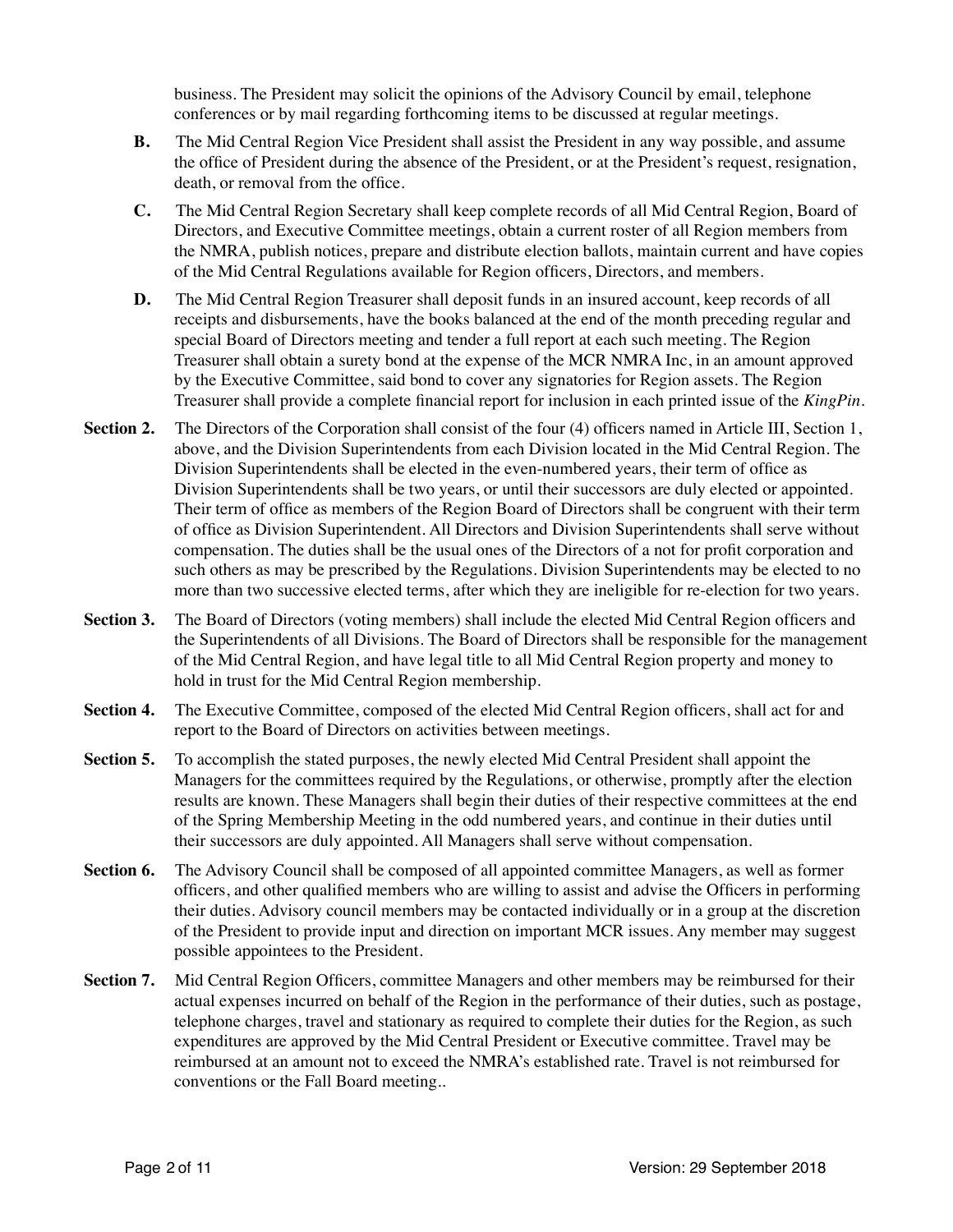# **ARTICLE IV. MEMBERSHIP AND DUES**

- **Section 1.** Any NMRA Inc member residing in the Mid Central Region is a member of the Mid Central Region in the same classification of membership that he/she holds in the NMRA Inc That same NMRA Inc member is also a member of the Division of his/her residence in the same classification of membership that he/she holds in the NMRA Inc
- **Section 2.** No dues for the Mid Central Region or a Division in addition to those charged as a part of the unified NMRA Inc dues as set by the NMRA Inc Board of Directors, may be charged by the Region or a Division of the Region.

## **ARTICLE V. RESERVED**

## **ARTICLE VI. RESERVED**

## **ARTICLE VII. COMMITTEES**

- **Section 1. MEMBERSHIP COMMITTEE:** The Membership Committee Manager shall be appointed by the President and shall be responsible for the timely distribution of monthly membership reports to the Region Membership Committee members and to the Region and Division Officers. Each Division Superintendent shall appoint a Division Membership Manager, who will serve on the Region Membership Committee and will maintain, act upon, and provide feedback on the monthly membership reports received from the Region.
- **Section 2. NEWS LETTER / EDITOR:** The Mid Central region shall have an official newsletter called the *KingPin* for news and notices of interest to the membership. There shall be a minimum of one printed issue of the *KingPin* in any calendar year. Every printed issue of the *KingPin* shall include a full Treasurer's Report. This issue shall include Mid Central Region convention information and registration form(s). The Division sponsoring the convention is responsible for providing print ready copy to the Editor of the *KingPin* prior to the deadline for the convention issue of the *KingPin*. See Article XVI, Section 12 for details of convention issue submission. The Editor of the *KingPin* is responsible for assuring that the convention materials, including the registration form(s) are included in the convention issue of the *KingPin*. In odd numbered years, this issue shall include ballots for the election of Mid Central Region officers, along with sketches of nominees; and shall meet the requirements set for in Article X, Sections, 1, 10, and 13 of these Regulations.
	- **A.** Meeting notices and proposals sent electronically, or by mail, in the *KingPin*, or by separate letter from the Region Secretary, to members shall be sent to the latest mail or e-mail, address provided to the Region by the NMRA Inc for the members residing in the Region, no less than thirty (30) days before the last date for returning a ballot, or before a meeting shall be considered sufficient notice.
	- **B.** Official notices shall be published whenever possible in the *KingPin* pre-convention issues to avoid extra non-subscriber mailings.
	- **C.** The pre-convention issue of the *KingPin* shall be mailed to the address of record to all members of the Mid Central Region.
- **Section 3. REGIONAL CONVENTION:** The Region Convention Manager shall be responsible for obtaining future convention bids, collecting convention information reports and assisting local convention committees in planning their meetings.
- **Section 4. LOCAL CONVENTION:** The Local Convention Committees shall be responsible for all meeting arrangements and related obligations, although the Directors may authorize emergency allowances for emergency expenses*.* See ARTICLE XVI for convention guidelines.
- **Section 5. ELECTION/NOMINATING COMMITTEE:** Prior to the Annual Convention preceding an election year, the Mid Central Region President shall appoint a Region Election/Nominating Committee Manager and at least two other members for the Region elections. The Region Election/ Nominating Committee shall appoint a Region Election Teller, who can be a member of the Region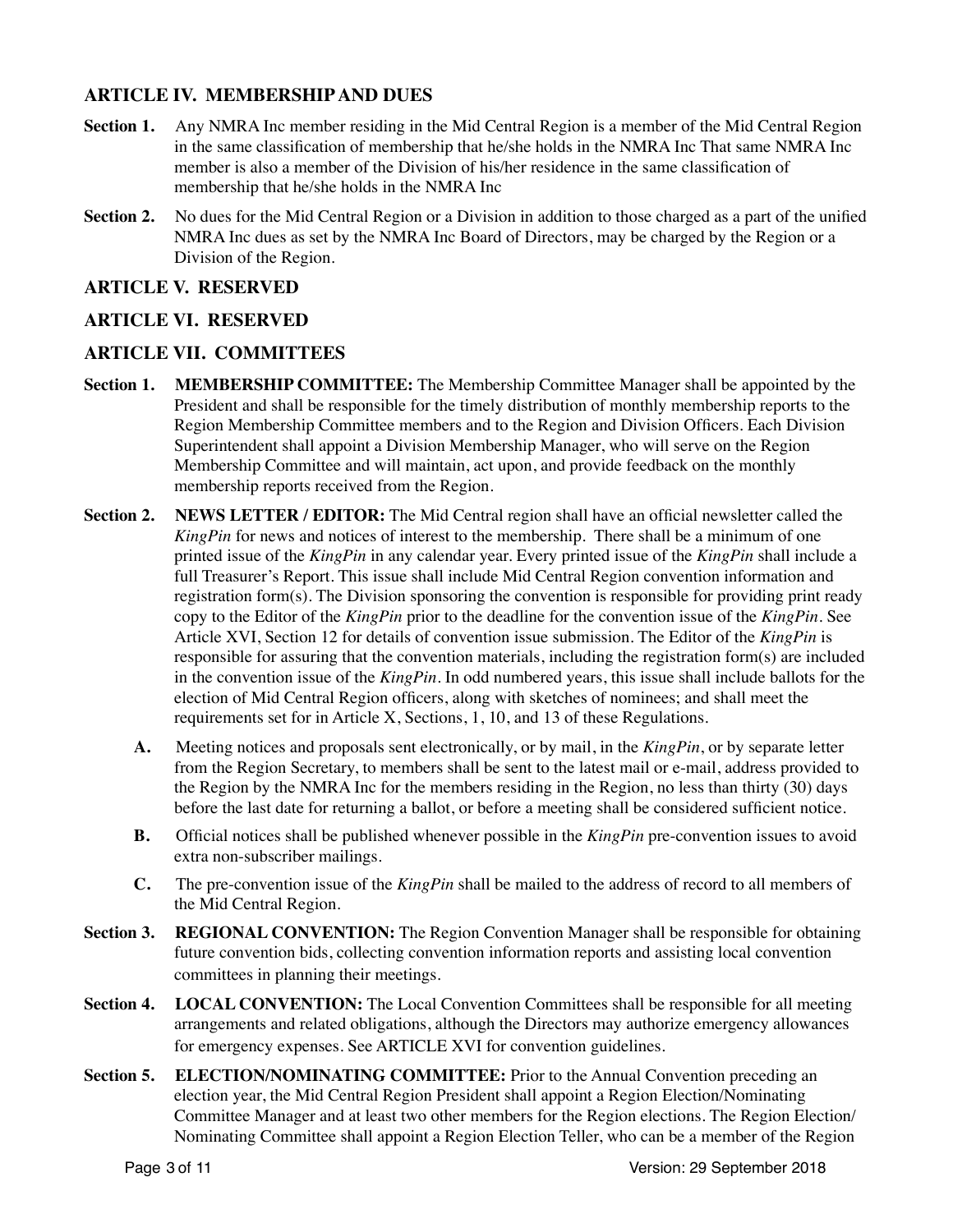Election/Nominating Committee, to receive marked ballots by mail, tally votes, and report balloting results to the Region Secretary. The Mid Central Region President shall forward the name and address of the Region Election Committee Manager and the Region Election Teller to the Division Superintendents for publication in the July issue of their Division's newsletter or their publication by other means by July 15 of the even numbered years. The Region Election Teller shall also convey the results of all elections to the *KingPin* Editor and shall make a written election report at the Mid Central Region Board of Directors meeting following the election.

**Section 6. CONTEST COMMITTEE:** The Contest Committee Manager, appointed by the Mid Central Region President, and the Contest Committee, assembled by the Manager, shall be responsible for acceptance, identification, judging, presentation of awards, return of contest entries, and transmission of the award list to the *KingPin*, Region Secretary, Achievement Program Manager and Region Convention Manager. The Committee shall provide judges familiar with the NMRA Contest Rules who have been trained in their application. The Contest Manager will provide assistance to local committees who are sponsoring the Region contests. All Region contests are conducted under the direction of the Mid Central Region Contest Committee.

> All Special Awards for contests are to be approved by both the Regional and Local contest committees. The sponsor is responsible for providing clear guidelines for the entry qualifications for models eligible for these awards. The cost and procurement, of these special awards, shall be the responsibility of the sponsor. These awards should be announced to the membership in the convention issue of the *KingPin*.

- **Section 7. AUDIT COMMITTEE:** An Audit Committee, appointed by the Mid Central Region Region President, shall examine the Region Treasurer's records, obtain independent written certification and duplication of the Region account balances directly from a responsible officer of the financial institution, submit a written audit report signed by the Region Treasurer and the Audit Committee members certifying that the financial institution statement was obtained by the Audit Committee independently, and that the Treasurer's report is a true and accurate statement of the Region's financial condition. Copies of the Audit Committee's report shall go to the Region Secretary and Region Treasurer for their records. An audit of the Mid Central Region financial records shall be undertaken following the election of a new Treasurer or after the appointment of an interim Treasurer. The Audit Committee shall audit election ballots and tabulations at the beginning of the meeting to permit early verification to both the Region President and the Region Secretary of the Teller's balloting report.
- **Section 8. ACHIEVEMENT PROGRAM:** The Region Achievement Program Manager is appointed by the NMRA Inc as provided for under their Regulations and reports to the National Achievement Program Chairperson, and shall be responsible for administration of the NMRA Inc Achievement Program and presentation of awards within Mid Central Region. The Region AP Manager shall work with the Region Contest Manager to see that AP Merit Awards are presented at Region contests.
- **Section 9. WEBMASTER:** The Region WebMaster shall:
	- **A.** Develop the web site in accordance with the policies specified by the Mid Central Region.
	- **B.** Keep the web site current.
	- **C.** Post documents on the web site as requested by the officers.
- **Section 10.** Additional standing or special committees and committee Managers shall be established by the Mid Central Region President and/or Board of Directors to carry on the activities of Mid Central Region.

# **ARTICLE VIII. DIVISIONAL ORGANIZATION**

### **Division Boundaries by County**

**Section 1:** Division One shall consist of Carroll, Columbiana, Harrison, Mahoning, Portage, Stark, Summit, Trumbull, Tuscarawas, and Wayne counties in Ohio.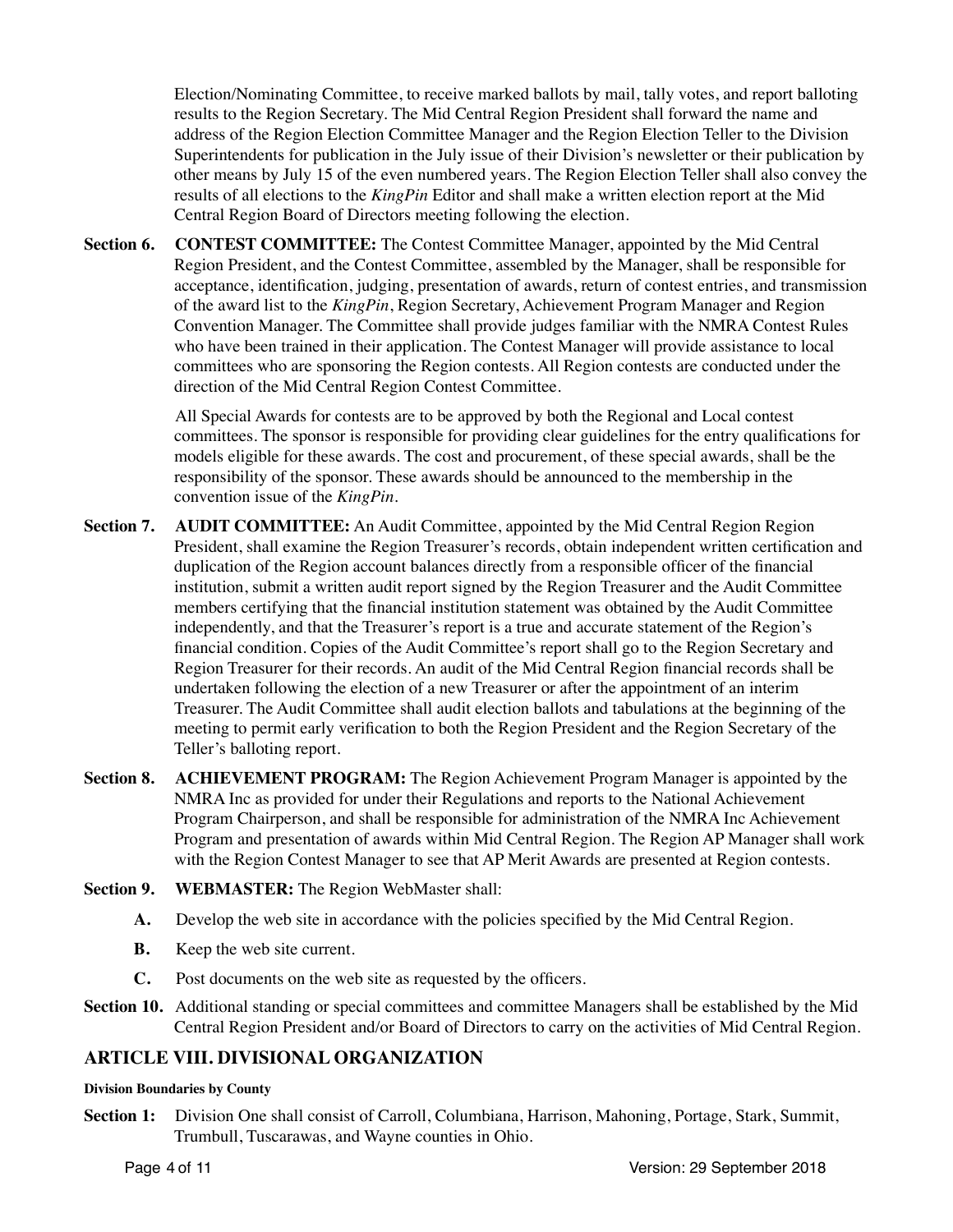- **Section 2: Division Two** shall consist of Allegheny, Armstrong, Beaver, Butler, Fayette, Greene, Indiana, Lawrence, Mercer, Washington, and Westmoreland counties in Pennsylvania; Belmont, Jefferson, Monroe, and Noble counties in Ohio; Barbour, Brook, Doddridge, Grant, Hancock, Harrison, Marion, Marshall, Monongalia, Ohio, Preston, Taylor, Tucker, Tyler, and Wetzel counties in West Virginia.
- **Section 3: Division Three** shall consist of Champaign, Clark, Dark, Greene, Mercer, Miami, Montgomery, Preble, Shelby, Zip code 45068 in Warren counties in Ohio; Blackford, Fayette, Grant, Henry, Huntington, Jay, Randolph, Rush, Union, Wabash, Wayne, and Wells counties in Indiana.
- **Section 4:** Division Four shall consist of Cuyahoga, Erie, Huron, Lorain, and Medina counties in Ohio.
- **Section 5:** Division Five shall consist of Ashtabula, Lake, and Geauga counties in Ohio.
- **Section 6:** Division Six shall consist of Ashland, Coshocton, Delaware, Fairfield, Fayette, Franklin, Guernsey, Hardin, Highland, Hocking, Holmes, Knox, Licking, Logan, Madison, Marion, Morrow, Muskingum, Perry, Pickaway, Richland, Ross, and Union counties in Ohio.
- **Section 7:** Division Seven shall consist of Brown, Butler, Clermont, Clinton, Hamilton, and Warren (excluding Zip code 45068) counties in Ohio; Dearborn, Decatur, Franklin, Ohio, Ripley and Switzerland counties in Indiana; Boone, Bracken, Campbell, Carroll, Gallatin, Grant, Kenton, Mason, Owen, Pendleton, and Robertson counties in Kentucky.
- **Section 8: Division Eight** shall consist of Clark, Crawford, Floyd, Harrison, Jefferson, Switzerland, and Washington counties in Indiana; Allen, Barren, Breckenridge, Bullitt, Edmonson, Grayson, Green, Hardin, Hart, Henry, Jefferson, LaRue, Marion, Meade, Metcalfe, Monroe, Nelson, Oldham, Shelby, Spencer, Taylor, Trimble, Warren, and Washington counties in Kentucky.
- **Section 9: Division Nine** shall consist of Boone, Braxton, Cabell, Calhoun, Clay, Fayette, Gilmer, Greenbrier, Jackson, Kanawha, Lewis, Lincoln, Logan, Mason, McDowell, Mercer, Mingo, Monroe, Nicholas, Pleasants, Pocahontas, Putnam, Raleigh, Randolph, Ritchie, Roane, Summers, Upshur, Wayne, Webster, Wirt, Wood, and Wyoming counties in West Virginia; Adams, Athens, Gallia, Jackson, Lawrence, Meigs, Morgan, Pike, Scioto, Vinton, and Washington counties in Ohio; and Boyd, Greenup, Lawrence and Lewis counties in Kentucky.
- **Section 10: Division Ten** shall consist of Adair, Anderson, Bath, Bell, Bourbon, Boyle, Breathitt, Carter, Casey, Clark, Clay, Clinton, Cumberland, Elliot, Estill, Fayette, Fleming, Floyd, Franklin, Garrard, Harlan, Harrison, Jackson, Jessamine, Johnson, Knott, Knox, Laurel, Lee, Leslie, Letcher, Lincoln, Madison, Magoffin, Martin, Menifee, Mercer, McCreary, Montgomery, Morgan, Nicholas, Owsley, Perry, Pike, Powell, Pulaski, Rockcastle, Rowan, Russell, Scott, Wayne, Whitley, Wolfe, and Woodford counties in Kentucky.
- **Section 11: Division Eleven** shall consist of Cameron, Clarion, Clearfield, Clinton, Elk, Forest, Jefferson, and Venango counties in Pennsylvania.
- **Section 12: Division Twelve** shall consist of shall consist of Allegany, Cattaraugus, and Chautauqua Counties in New York, and Crawford, Erie, McKean, Potter and Warren Counties in Pennsylvania.
- **Section 13:** Reserved.
- **Section 14.** Each Division shall elect a Superintendent as their chief officer in the even numbered years. Each Division can have such other officers as determined by each Division as necessary to carry out and fulfill the duties, functions and responsibilities of a Division as set forth in the Division Regulations, these Regulations, or the Regulations of the NMRA Inc.
- **Section 15.** Changing the boundaries of a county from one Division to another shall be made by joint petition from the Divisions involved, such petition having been approved by majority vote at a regular Division meeting in each Division, and the petition submitted to the Regional Board of Directors for approval. In the event that a Division is declared inactive, the Region Board of Directors may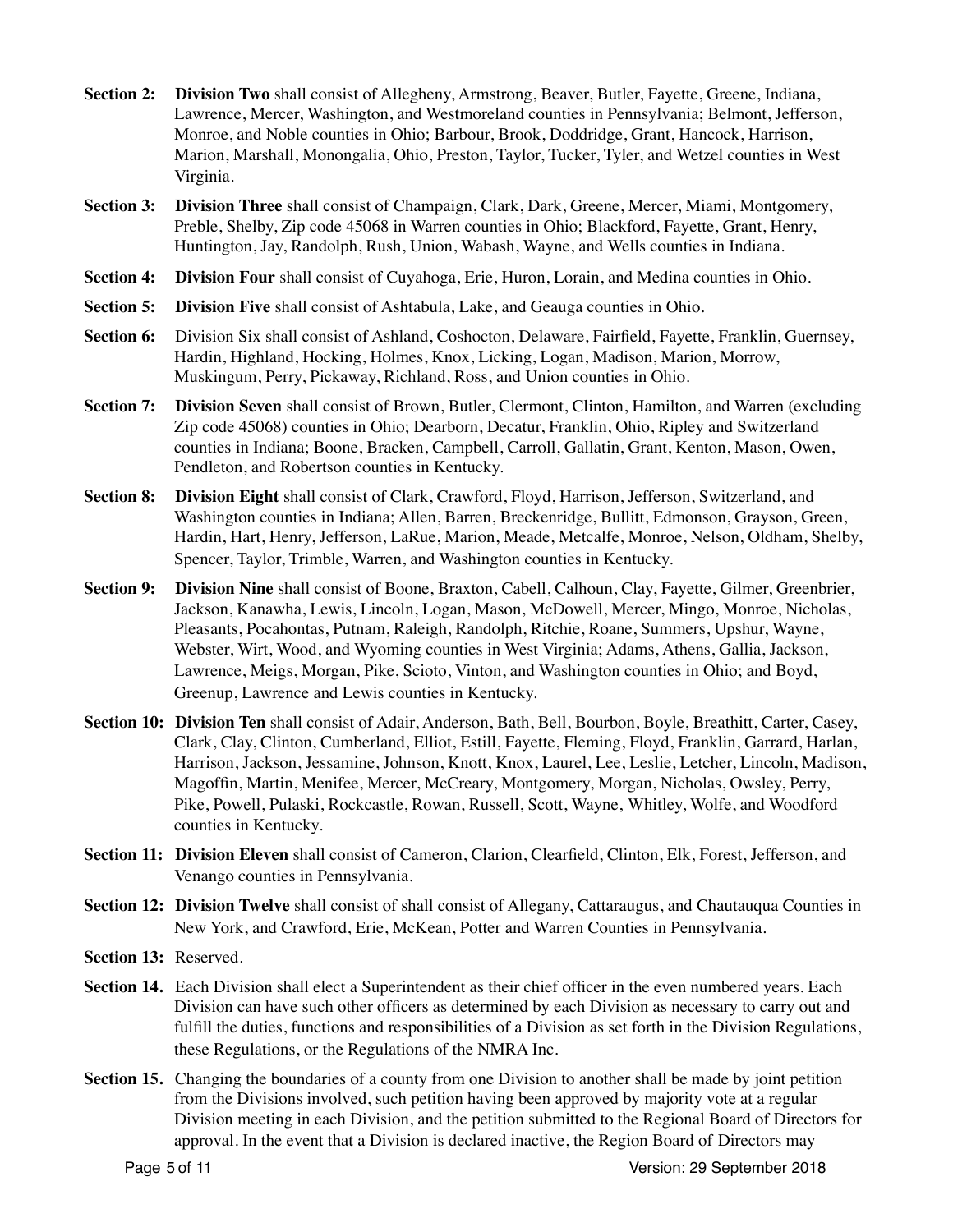reassign the counties in that Division to the nearest Division practicable without following the petition process delineated above. In the event that a Division is reactivated, the Region Board of Directors may establish that Division's boundaries without following the petition process delineated above.

**Section 16.** Each Division shall organize itself and write suitable organization documents to govern its operation. Each Division will elect two or more officials in addition to the Superintendent to discharge duties normally performed by a Vice President, Secretary, and Treasurer, these officials being elected by mail ballot at the same time the Superintendent is elected and holding office of the same period. Each Division Superintendent shall appoint Managers of such committees as may be required to keep Region Officers and Historian informed of Division activities and condition by mailing of all Division publications and by rendering written reports on Division status to each Region Board of Directors meeting. Any Division seeking financial assistance or support from the Mid Central Region shall file a formal written request with the Board of Directors.

# **ARTICLE IX. MEETINGS**

- **Section 1.** There shall be at least one regular general membership meeting held each year during April or May, known as the Spring Membership Meeting. The meeting hosts and Directors shall determine the most desirable dates. Any Region business may be transacted at this meeting.
- **Section 2.** There shall be at least one regular Board of Director's meeting held each year during April or May, known as the Spring BOD Meeting. Whenever possible, a second similar meeting shall be held in September or October, known as the Fall BOD Meeting. The meeting hosts and Directors shall determine the most desirable dates. Any Region business may be transacted at either of these meetings.
- **Section 3.** A special business meeting for a specific purpose, and with business limited to the stated purpose, may be called by the President with the concurrence of the Executive Committee, or by a petition to the Region Secretary signed by thirty (30) members, not more than ten (10) of whom are from any one Division.
- **Section 4.** All regular meetings, special business meetings and Board of Director meetings shall be open to all NMRA members. Non-NMRA members may attend regular and special general membership meetings and participate in activities at these meetings that are not closed to them by the NMRA Regulations or action of the NMRA Board of Directors. Non-NMRA members may attend the Board of Directors meeting by permission from an executive committee member only.
- **Section 5.** The quorum at any regular or special membership meeting shall be thirty (30) members. The quorum at any stated or properly called Board of Directors meeting shall be two-thirds of the members of the Board of Directors or their duly appointed proxies.
- **Section 6.** The meetings of the Mid Central Region shall be conducted and governed by the procedures set forth in the latest issued edition of Robert's "Rules of Order".

# **ARTICLE X. NOMINATIONS, BALLOTS AND VOTING**

**Section 1.** The Region Nominating Committee for Region offices shall be composed of a Manager and at least two (2) other members, all of whom are appointed from different Divisions of the Region by the Mid Central Region President. No current Region officer may serve on this Committee, nor sit with it during its deliberations. The Region Nominating Committee shall report the Region nominations to the Region Secretary by the earlier of the date of the Fall Regional Board meeting or October 31. The Committee report shall then be distributed to the membership in the Fall *KingPin,* or by email, and said distribution shall invite nominations by petition, within the next 30 days*.*  The Region Nominating Committee may use the petition process for their own nominations. The Committees shall obtain enough information for a short biographical sketch about each nominee containing his background, age, family, interests, model railroading experience, and qualifications. These sketches shall be included with the ballot mailing.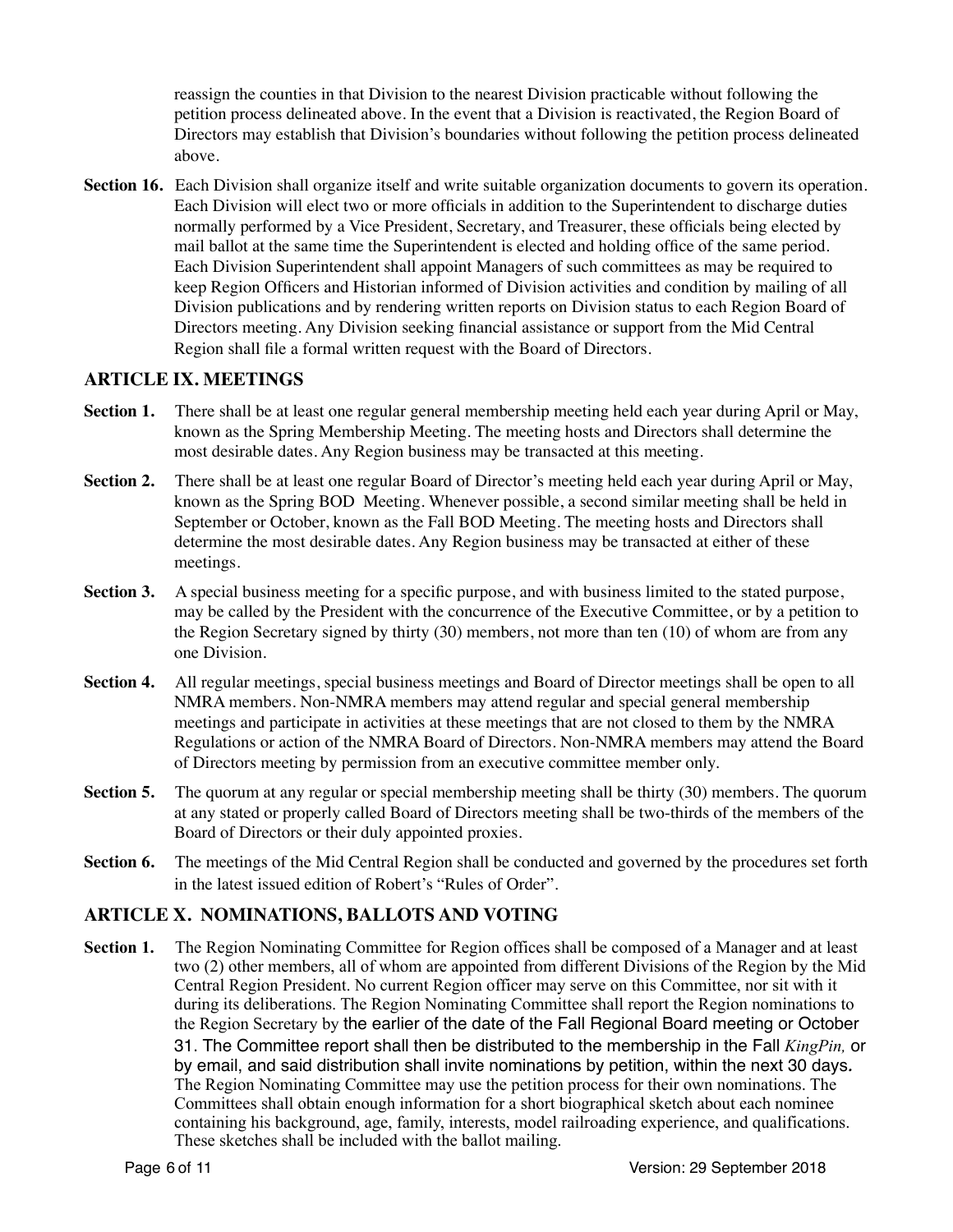- **Section 2.** The Division Nominating Committee for the Division Superintendent shall be composed of a Manager and at least two (2) other members appointed by the Superintendent, from different counties of the Division. The current Superintendent shall not serve on the Committee, nor sit with it during its deliberations. The Committee shall report the nominations to the Region Secretary.
- **Section 3.** Nominations for Mid Central Region offices may be made by a petition to the Region Nominating Committee Manager, signed by fifteen (15) members of the Mid Central Region, within 30 days of the publication of the Nominating Committee report per Section 1 above.
- **Section 4.** Nominations for Division offices may be made by a petition to the Division Nominating Committee by five (5) Division members.
- **Section 5.** No member shall be nominated for elective office without his or her approval.
- **Section 6.** Election for Mid Central Region officers and Division Superintendents shall be conducted by mail ballot. Other Division elective offices or issues may be included on the Division ballots.

If after a diligent effort/search, only one candidate is nominated for any Region Officer position, the sole nominee may be elected by a motion to have an Election by Acclimation. In instances where the entire slate of candidates for Region or Division Officers are running unopposed, mailing of ballots will not be necessary if a motion to have an Election by Acclimation is proposed and passed.

- **Section 7.** The Mid Central Region President shall appoint a **Division Superintendent** to fill a vacancy for any cause including failure to make a nomination. The Division may conduct an interim election later at a Division meeting for a Superintendent of its own choice to complete the unexpired term.
- **Section 8.** The Directors shall elect a successor to complete the unexpired term of any vacant Region office except that of the President when there is a Vice-President willing to serve as a successor.
- **Section 9.** All members of the NMRA Inc, residing in the Mid Central Region are eligible to vote in Mid Central Region and Division elections in the same manner as that class of member can vote in the National elections for the NMRA Inc. The classes of membership in the NMRA Inc, can be found in the Regulations of the NMRA Inc, as currently existing or as hereafter amended. If a particular class of membership is not permitted to vote in the NMRA Inc, national elections, that same class shall not be able to vote in Mid Central Region and Division elections.
- **Section 10.** Ballots for Mid Central Region officers shall be included in the appropriate issue of the *KingPin* as required in Article VII, Section 2, above. Ballots for issues and Division officers requiring mail voting and sketches of nominees for office in both the Region and in the several Divisions shall be sent by mail either in the *KingPin* or Division Newsletter or by a separate letter not less than thirty (30) days (forty-five (45) days if mailing is by third class) before the latest date for return of the marked ballots. Nominations by the Committee, by petition or both shall be indicated on the ballot. The name and address of the Teller and the latest date for return of marked ballots shall be clearly indicated. Nominees receiving the largest share of votes for each office and votes on issues shall be certified by the Teller to the Region Secretary not less than three (3) days before the installation meeting. The Teller shall give advance notice to the winners of their election at the earliest possible time to permit their preparation for assumption of the new duties and shall present the ballots and tabulation to the Audit Committee for review before public announcement of the results. Region Officers and Directors elect shall be invited to participate in the Board of Director meeting discussions.
- **Section 11.** When an amendment or issue must be submitted by mail independently of an election for officers, the procedure shall be similar to that of Section 1, but the ballots shall be returned to the Secretary or someone appointed by the Secretary for tallying and reporting.
- **Section 12.** In the event the person with the highest number of votes in the election cannot accept the office between the time of balloting and the time of assuming office, the position will be offered to the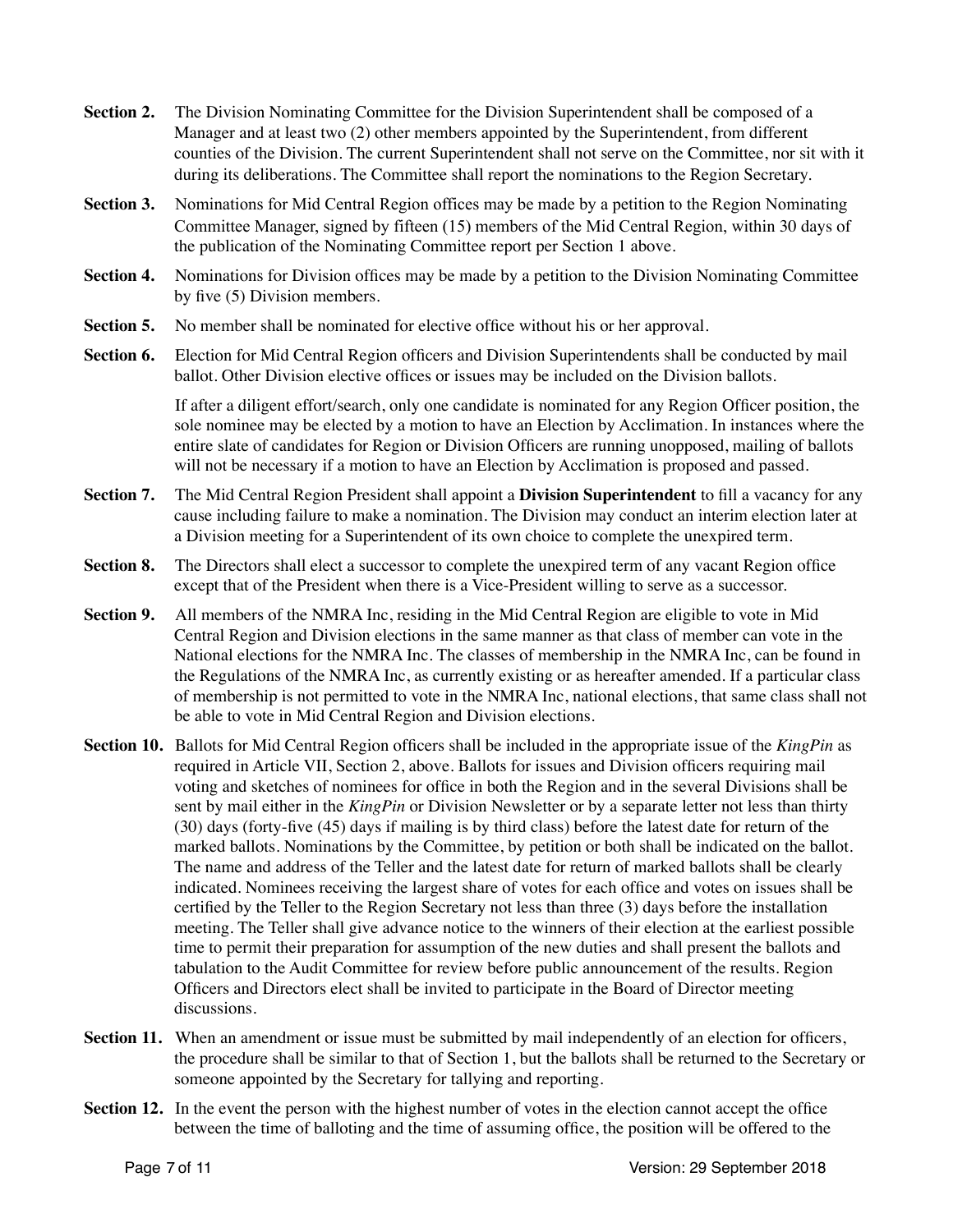candidate with the next highest number of votes. If this person declines the office, the Board of Directors will name a replacement.

- **Section 13.** Ballots for elected Officers and elected Directors shall not provide a space for write-in vote, and any write-in votes shall not be counted, pursuant to current (1999) Ohio Law (ORC 1702.26) that applies to not for profit corporations.
- **Section 14.** Nothing in these Regulations shall prevent any of the Divisions of this Region from creating an Election by Acclimation process as long as the Division nominating committee has made a diligent effort/search for multiple candidates for each elected office.

## **ARTICLE XI. AMENDMENTS**

- **Section 1.** A proposal to amend the Regulations may be initiated by a two-thirds majority vote of the Directors, or by petition to the Secretary not less than sixty (60) days before a regular meeting signed by thirty (30) members, not more than ten (10) of whom are from any one Division. After publication of the proposal, a membership meeting motion requiring a two-thirds majority vote for approval may be made instructing the Secretary to prepare a mail ballot for resolution of the issue before the next regular meeting. The Directors may authorize early balloting if the issue is urgent. A two-thirds majority of the mail ballots received is required for approval.
- **Section 2.** The Regulations of the Mid Central Region may be amended by a two-thirds majority of either the Directors, or of the members present at a regular meeting or a special meeting called for the purpose.

## **ARTICLE XII. INITIATIVE AND REFERENDUM**

- **Section 1.** Recall of any officer for misfeasance, malfeasance, or nonfeasance may be initiated by a petition to any officer signed by thirty (30) members, not more than ten (10) of whom are from any one Division. A two-thirds majority vote of members at any regular meeting shall be required for approval.
- **Section 2.** The members of the Mid Central Region shall have the right by petition to have any action taken by the Mid Central Region Board of Directors or any propositions submitted to the membership for a vote at any regularly scheduled election.
- **Section 3.** Each petition shall contain the exact wording of the action of the Board of Directors or the proposition to be voted upon and shall contain the signatures of not less than thirty (30) voting members of the Mid Central Region, no more than ten (10) from any one division.
- **Section 4.** Any such petition for any action taken by the Board of Directors or on any proposition shall be submitted to the Mid Central Region Election Manager not less than 90 days prior to the date of the election.
- **Section 5.** A two-thirds majority of the votes received on such actions or propositions shall adopt such actions or propositions.

## **ARTICLE XIII. RESERVED**

## **ARTICLE XIV. RESERVED**

## **ARTICLE XV. DISSOLUTION**

In the event of the dissolution of the Mid Central Region by action of its members or by action by the NMRA Inc, Board of Directors, the entire assets of the Mid Central Region shall be transferred to the NMRA Inc.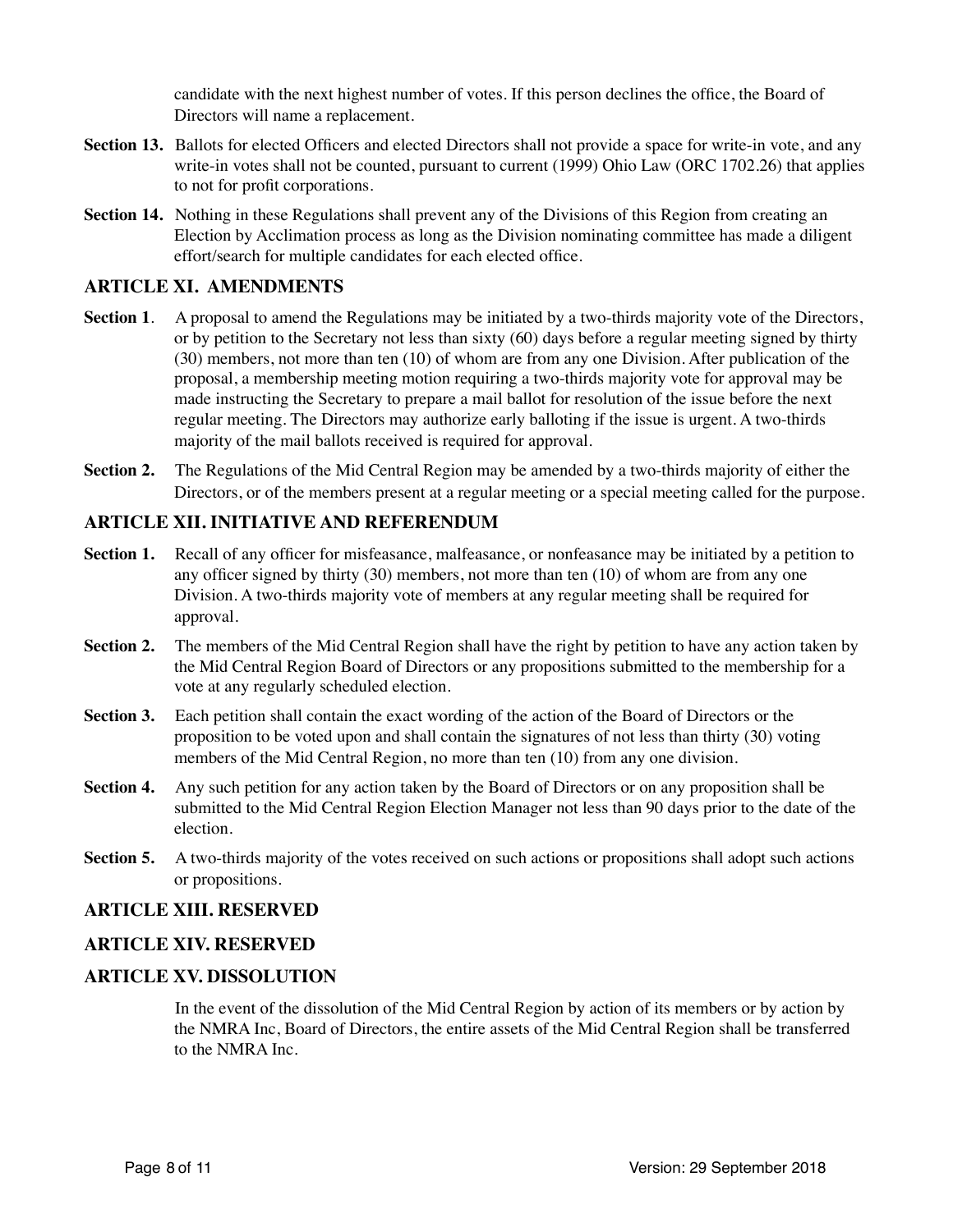# **ARTICLE XVI. MID CENTRAL REGION CONVENTIONS**

- **Section 1.** The Mid Central Region shall hold at least one Region convention annually. This convention should also be held on such dates so that the Mid Central Region's Spring Membership Meeting can be held during the convention.
- **Section 2.** The bids of host for Convention locations shall be submitted to the Region Convention Manager not less than eighteen (18) months prior to the meeting date. The Region Convention Manager shall report the bids with recommendations to the Region President, for Board of Director approval. Consecutive regular Conventions shall not be held hosted by the same Division unless there are no other bids. No bids will be entertained from groups who do not represent Divisions.
- **Section 3.** A formal bid shall consist of, but shall not be limited to, the following:
	- **A.** A letter of intent directed to the Region Convention Manager stating the Division's desire to host a convention. Said letter shall be cosigned by the Division Superintendent and convention Manager designate.
	- **B.** A brief description of the convention facilities and proposed activities.
	- **C.** Proposed dates.
	- **D.** Estimates of attendance and the justification for those figures.
	- **E.** A statement of Division financial resources.
	- **F.** The bidding Divisions shall have obtained and incorporated the use of prior convention reports and other planning information as deemed necessary by the Region Convention Manager. The absence of any of these items may cause the bid to be rejected by the Board of Directors.
- **Section 4.** Once the Directors accept a bid, the host Division shall have the option of obtaining working capital from the Region. The granting of such monies shall be prefaced by a letter of agreement signed by the sponsoring group's Superintendent, sponsor's Convention Manager and the Region Convention Manager, and the Region President. Signing this agreement shall in debt the Division, the Region, and the sponsors to the sum agreed upon. The sponsoring group shall submit a detailed budget to the Region Treasurer, President, and Convention Manager at least one year in advance of the meeting, and shall present themselves at a meeting of the Board of Directors to define their budget. The Board of Directors may extend a loan to the sponsors above the amount contracted for emergency reasons, the terms and conditions to be negotiated subject to a formal audit of the sponsor's books. The sponsors may elect to waive the letter of agreement, which will relieve the Region of any financial obligation to the sponsors. The sponsor may petition the Board of Directors for financial relief after the fact, but the Mid Central Region is under no obligation to underwrite any losses, and any subsequent agreements shall be executed as promissory notes issued by the sponsors and cosigned by the Division. Any final payment of underwriting funds shall be preceded by a formal audit, conducted by, but not limited to, the Region Treasurer and Region Convention Manager. All expense items in excess of \$15.00 to be included in the audit must be accompanied with a valid receipt from the vendor, and the sponsors are strongly encouraged to request written quotations from vendors. Any vouchers submitted by either the sponsors or their vendors that exceeds the quotation shall be accompanied by suitable justification. Those submissions that meet these criteria shall be considered for inclusion. All others shall be rejected and not considered as part of the Mid Central Region's shared obligation. The results of the audit shall become the basis for establishing the Region's underwriting of a financial loss of a convention.
- **Section 5.** Within three calendar months after the Convention, the sponsors shall file a comprehensive report covering the financial and esthetic details of the Convention. Said report shall include, at a minimum, complete financial accounting to each line item in excess of \$15.00, and a subjective report of successes and failures of the various activities implemented, with recommendations to the future. A copy of each shall be forwarded to the Region President, Treasurer, Region Convention Manager, and each of the future Convention Managers of record. The three month deadline shall be Page 9 of 11 Version: 29 September 2018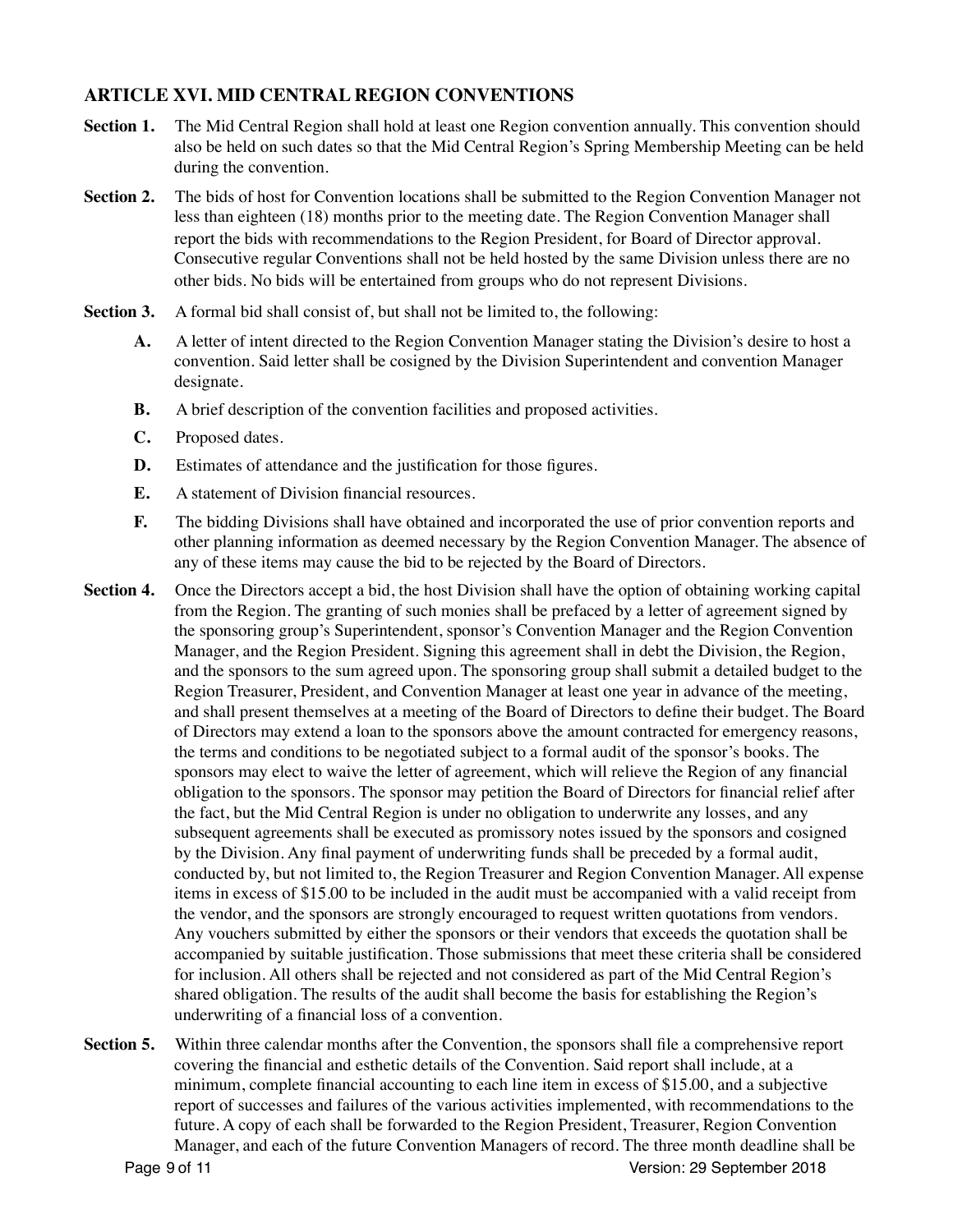waived in lieu of a contested or audited financial report, provided a specific timetable is provided outlining the remaining issues and the process for reaching resolution and closure.

- **Section 6.** No Head Tax shall be collected on behalf of the Mid Central Region for any Region Convention. In the event the Mid Central Region sponsors a joint Regional Convention with another Region or Regions and the Convention is being held within the boundaries of the Mid Central Region, and in the event the co-sponsoring Region or Regions regulations provide for the collection of a head tax for Region Convention, said head tax shall be collected only from those members of the cosponsoring Region whose regulations provide for the collection of a head tax and remitted to the Region in question. All joint Region Convention registration forms shall set forth the name of the cosponsoring Region or Regions and the applicable head tax as an add-on item to be paid by the members of that Region only.
- **Section 7.** The sponsoring committee may operate a store for the purpose of generating income for the sponsoring unit through the sale of merchandise. If the sponsoring committee operates a store, it shall be called "The Convention Store" aka "The Company Store." Any other Division wishing to sell merchandise at an Mid Central Region Convention must sell their merchandise only through the sponsoring committee's Convention Store. The commission rate charged by the Convention Store will be at a mutually agreed upon percentage and will not exceed 10% of the selling price. In the event that the sponsoring committee does not operate a store, they may agree with another Mid Central Region Division or another vendor to operate a store using the name "The Convention Store." Preference to operate the store should be given to a Division of the Mid Central Region.
- **Section 8.** The sponsoring committee is responsible for preparing the material to be included in the convention issue of the *KingPin*. The material must be limited to no more than 6 typewritten pages, excluding the registration form which will be a separate removable page so that members can retain the convention information. A typical page in the *KingPin* contains approximately 525 words in 11 point type. Allowances must be taken for photos and graphics to be included. All graphics, photos and forms shall be submitted in black and white format. All material must be edited and ready to print and is the responsibility of the sponsors. Submissions must be received by the *KingPin* Editor prior to the published deadline for that issue.

## **ARTICLE XVII. EFFECTIVE DATE OF REGULATIONS**

These regulations shall become effective at the end of the regular Spring business meeting after approval by the membership by a ballot vote.

These regulations originally adopted on: 23 October 2005.

Revision History:

October 23, 2005:

Changed committee name in Article VII, Section to Region Election/Nominating Committee.

October 22, 2006:

Article III, Section 7: added sub-section A.

Article VII, Section 2: Revised, Added sub-section E.

Article VIII, Section 14: Added last sentence.

Article XVI, Section 6: Revised.

June 16, 2008:

Article III, Section 1, Sub-section D: Added last sentence. Article VII, Section 2: Revised. Article VII: Added function titles.